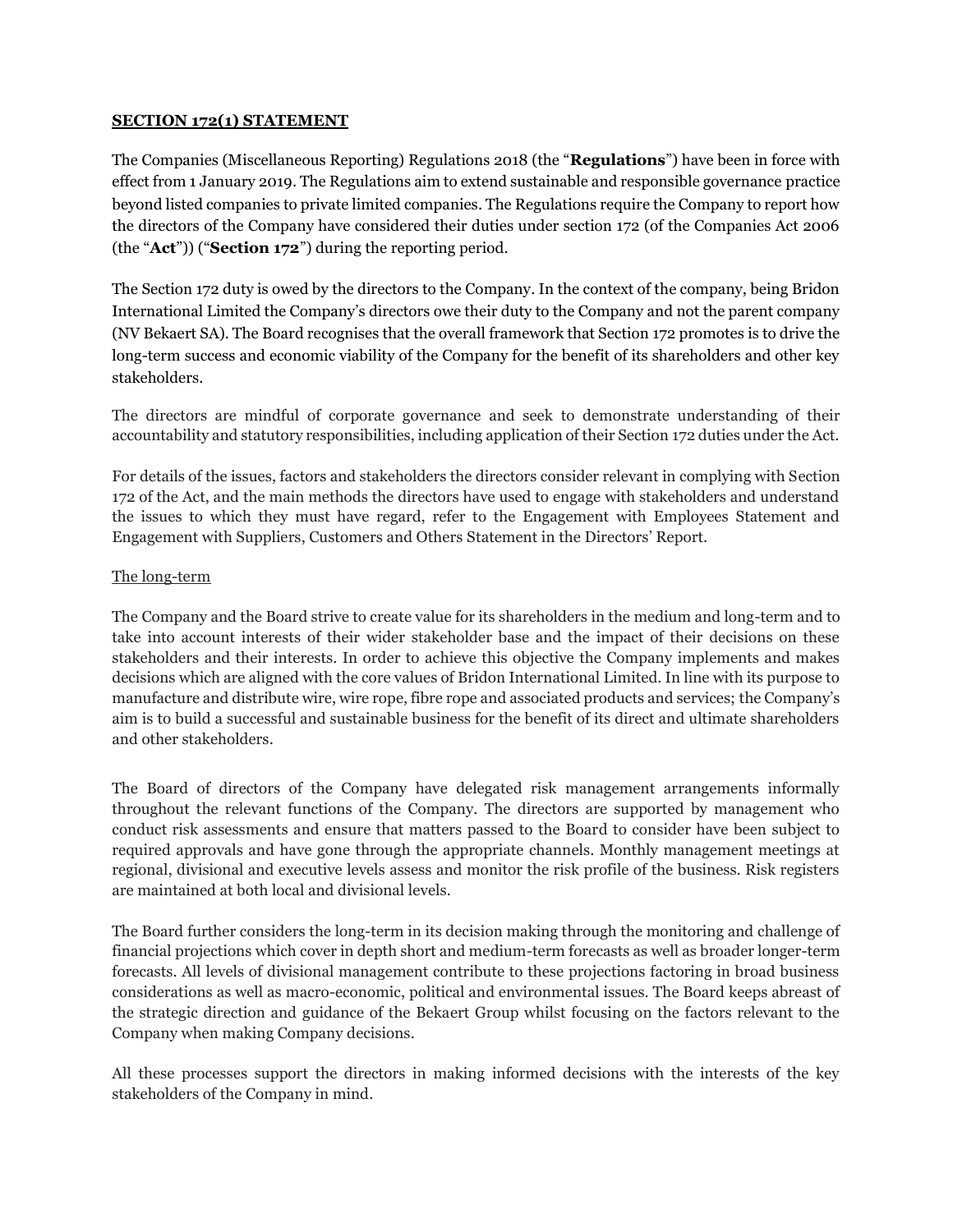### Board composition and decision making

The Board of the Company is composed of three directors being Mr D.Boffe, Mr G.Cook and Mr S.Weston. These directors are supported by management functions as necessary such as HR, Tax, Finance, Health and Safety, Environmental and Legal. When the Board makes a decision they are provided sufficient information from the function leads to ensure they are able to make an informed decision. Appropriate escalation processes are in place to ensure that the right individuals are involved in the right decisions. This ensures Board approval for significant matters as appropriate. In all principal decisions stakeholders are considered appropriately. Key stakeholders are considered to be the ultimate shareholder, employees, customers, suppliers, banks, local communities, government and local councils.

All Directors have been appointed due to broad skills and experience relevant to the business. All Directors participate in day-to-day business operations and work closely with wider divisional leaders in the Company and wider Group. Directors have particular financial and operational skills and experience which support their success in their roles.

Mr D.Boffe has previously worked in financial audit in both professional services as well as internally at a large multinational transport company. Mr D.Boffe has experience in senior finance and commercial roles on a global scale. Mr G.Cook has a wealth of experience in senior financial controller and director roles within the manufacturing sector. Mr S.Weston has developed operational expertise from his international roles in the business.

# **Training**

Directors have broad skills, experience and keep regularly informed on development affecting their role. Whilst further formal training or inductions are not held, should matters require specific expertise this is sought from business functions such as HR, Legal, Company Secretariat etc.

# Culture

The Board is committed to promoting the success of the Company in a sustainable manner. Whilst doing this the values of the Company are of paramount importance as these values, such as the focus on open communication and team-working, help to drive consistent standards and behaviours. These all contribute to creating a culture of which the employees and Directors take pride in.

The Directors ensure all Board decisions are taken in line with the values and strategic objectives of the Company. Across the Company and wider Group, the culture and values are reinforced through corporate communications and intranet, as well as training on how to adhere to the organisation's policies and procedures, maintain a continuously high standard of business ethics and make sure that the working environment is built on mutual respect and tolerance.

# Principal Decisions

Principal decisions include significant commercial and operational decisions. The Board of Directors are responsible for making principal decisions with informal delegation to and/or management expertise sought from various functions. The Board composition is such that it has the necessary skills and experience required to identify the impacts of its decisions on the key stakeholders, and where relevant, the likely consequences of the decisions in the long-term. Stakeholders are considered in Company decisions through formal and informal processes including at board meetings, management meetings and calls. Significant decisions or projects require the preparation of a business case detailing relevant factors of the decision. Steering committees are formed for the consideration of these significant matters.